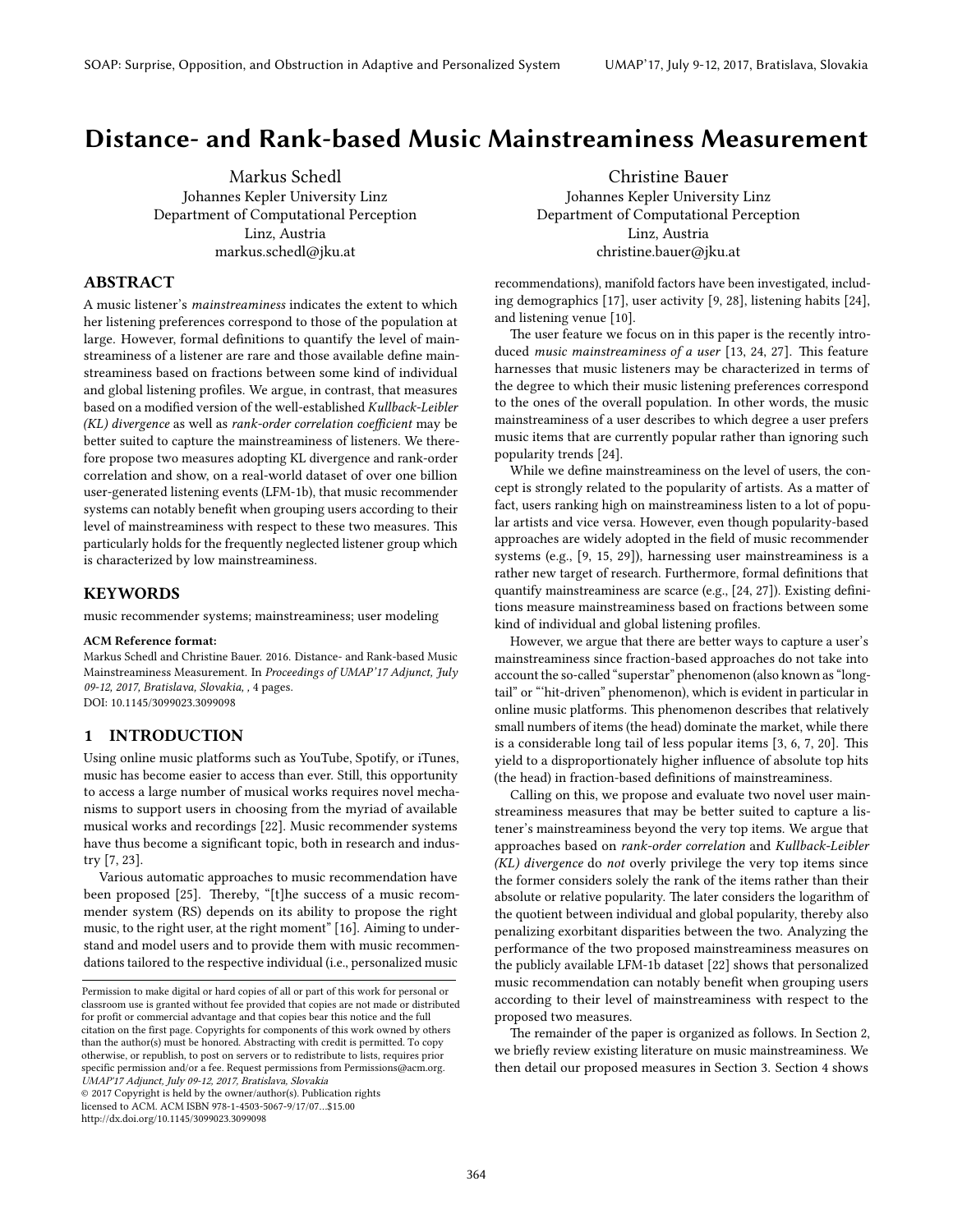how to exploit the measures in collaborative filtering recommendation, discusses results, and provides a comparison to other work. Eventually, we round off the paper in Section [5](#page-3-18) with a conclusion and directions for future research.

## <span id="page-1-0"></span>2 RELATED WORK

Literature in the field of popular music studies and popular music cultures frequently resort to the term mainstream (cf. [\[4\]](#page-3-19)). Often, though, the mainstream is referred to with other terms and phrases (e.g., hits [\[7\]](#page-3-2) or the head [\[12\]](#page-3-20)) to circumscribe the phenomenon, for instance, the hit-driven paradigm [\[7\]](#page-3-2), the long-tail concept [\[7,](#page-3-2) [8\]](#page-3-21), etc. Essentially, all these circumscriptions have in common that they reference to the fact that there is a high concentration of playcounts on the most popular music items (the head), while there exists at the same time a long tail of less popular items (cf. [\[6,](#page-3-16) [7\]](#page-3-2)).

In the context of music recommender systems research, the listener-centric feature of user mainstreaminess is a rather new target of research [\[13,](#page-3-11) [24,](#page-3-9) [27\]](#page-3-12). User mainstreaminess is thereby used to analyze a listener's preferences of music items and compare it with the overall preferences. Other models to describe a listener's music consumption behavior for providing music recommendations include features such as serendipity [\[31\]](#page-3-22), novelty [\[11\]](#page-3-23), familiarity [\[5\]](#page-3-24), unexpectedness [\[1\]](#page-3-25), or listening intention [\[5\]](#page-3-24).

Exploiting the mainstreaminess feature in the recommendation process is related to popularity-based recommendation. Such popularity-based recommender systems are widely adopted in numerous domains, including music [\[9,](#page-3-7) [15,](#page-3-13) [29\]](#page-3-14), news [\[30\]](#page-3-26), or product recommendation in e-commerce in general [\[2\]](#page-3-27).

Closest to the paper at hand are the works presented in [\[27\]](#page-3-12) and [\[24\]](#page-3-9), which both propose formal measures capturing a user's mainstreaminess (spelled "mainstreamness" in [\[27\]](#page-3-12)) and analyze the recommendation performance of these, among other features. Our work significantly differs from previous works as we counteract the mentioned disproportionate privileging of top music items by proposing a distance- and a rank-based music mainstreaminess measure, which is detailed in the following section.

#### <span id="page-1-1"></span>3 MAINSTREAMINESS DEFINITIONS

The proposed mainstreaminess measures are defined on *preference* profiles, which we compute on a global scale, i.e. considering the entire population of listeners, and on an individual scale, confined to the target user u. We first define the artist frequency  $AF_{a,u}$  as the sum of listening events to tracks by artist a listened to by user u. Accordingly, we define  $AF_a$  as the total number of listening events to tracks by artist a listened to by the entire population in the dataset under consideration.<sup>[1](#page-1-3)</sup>

Computing the artist frequencies for all artists listened to results in a high-dimensional feature vector, in which each dimension corresponds to the frequency of a particular artist. We refer to this representation of a user's or the global artist frequencies as preference profile. Given the LFM-1b dataset [\[22\]](#page-3-1), which we use in our experiments, these profiles are 585,095-dimensional vectors over all artists in the dataset.

<span id="page-1-5"></span>

| Artist                | <b>Artist Frequency</b> |
|-----------------------|-------------------------|
| The Beatles           | 2,985,509               |
| Radiohead             | 2,579,453               |
| Pink Floyd            | 2,351,436               |
| Metallica             | 1,970,569               |
| Muse                  | 1,896,941               |
| <b>Arctic Monkeys</b> | 1,803,975               |
| Daft Punk             | 1,787,739               |
| Coldplay              | 1,755,333               |
| Linkin Park           | 1,691,122               |
| Red Hot Chili Peppers | 1,627,851               |

Table 1: Artists with highest frequency in the dataset.

Exploiting the preference profiles, we propose two mainstreaminess measures for a user u's music taste: symmetrized Kullback-Leibler (KL) divergence  $(D_u)$  and rank-order correlation according to Kendall's  $\tau$  ( $R_u$ ). KL divergence is a well-established method to compare distributions, which are discrete preference profiles in our case. The use of rank correlation is motivated by the fact that converting feature values to ranks has already been proven successful for music similarity tasks [\[19,](#page-3-28) [26\]](#page-3-29). In addition, we investigate a third, fraction-based  $(F_u)$ , measure as baseline, which we adopted from previous literature [\[24\]](#page-3-9). The respective formal definitions are given in Equations [1, 2,](#page-1-4) and [3,](#page-1-4) where A is the set of artists in the dataset,  $\widehat{AF}_a$  denotes the normalized artist frequency  $AF_a$  (sum-to-unity over all artist frequencies),  $\widehat{AF_{a,u}}$  defined accordingly; ranks(PP<sub>u</sub>) denotes a function that converts the real-valued preference pro file (vector over artist frequencies) of user u to ranks, ranks( $PP_a$ ) accordingly on the global level, i.e. considering all users. Please note that we invert the results of the fraction-based formulations and the symmetrized KL divergences in order to be consistent in that higher values indicate closer to the mainstream, whereas lower ones indicate farther away from the mainstream.

<span id="page-1-4"></span>
$$
D_u = \frac{1}{\frac{1}{2} \cdot \left( \sum_{a \in A} \overline{AF_{a,u}} \cdot \log \frac{\overline{AF_{a,u}}}{\overline{AF_a}} + \sum_{a \in A} \overline{AF_a} \cdot \log \frac{\overline{AF_a}}{\overline{AF_{a,u}}} \right)} \tag{1}
$$

$$
R_u = \tau \left( \text{ranks} \left( PP_u \right), \text{ranks} \left( PP_g \right) \right) \tag{2}
$$

$$
F_u = 1 - \frac{1}{|A|} \cdot \sum_{a \in A} \frac{|\overline{AF_{a,u} - AF_a}|}{\max\left(\overline{AF_{a,u}, AF_a}\right)} \tag{3}
$$

## <span id="page-1-2"></span>4 MUSIC RECOMMENDATION EXPERIMENTS

In line with common recommender systems evaluation, we perform rating prediction experiments. We use the LFM-1b dataset of user-generated listening events from Last.fm [\[22\]](#page-3-1) to assess the potential of the proposed mainstreaminess measures. In particular, we analyze the performance of a model-based collaborative filtering approach when tailoring the recommendations to user groups defined according to their level of mainstreaminess.

The LFM-1b dataset's user-artist-playcount matrix (UAM) contains listening events of 120,175 users to 585,095 unique artists. This matrix reflects 1,088,161,692 individual listening events, the distribution of which corresponds to a typical long-tail distribution [\[7\]](#page-3-2).

<span id="page-1-3"></span><sup>&</sup>lt;sup>1</sup>This definition of artist frequency corresponds to that of playcount of an artist, which is occasionally used in other works.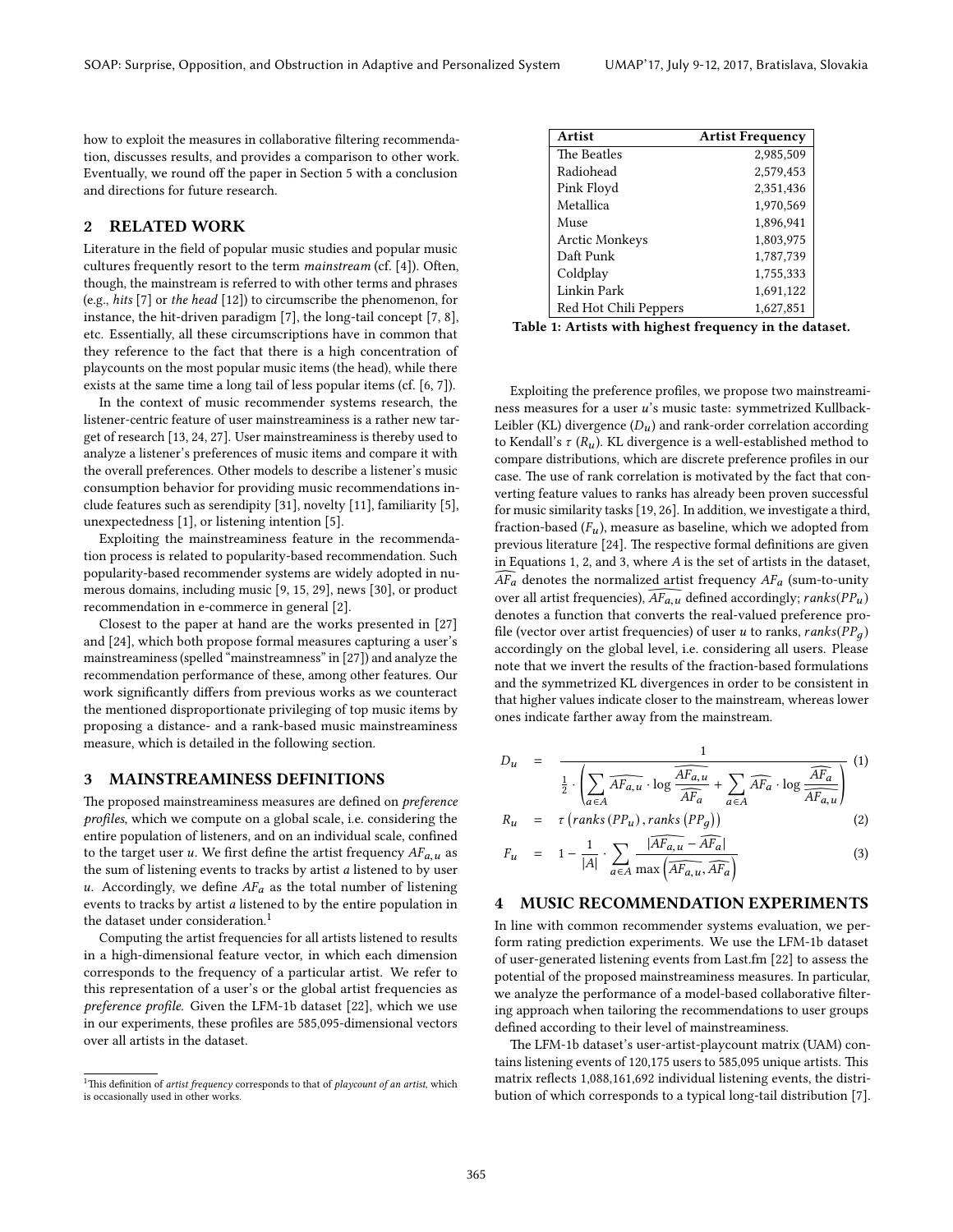<span id="page-2-0"></span>

| Group        | <b>RMSE</b> | <b>MAE</b> |
|--------------|-------------|------------|
| Complete UAM | 29.105      | 25.202     |
| $D_{low}$    | 74.842      | 69.495     |
| $D_{mid}$    | 5.305       | 1.919      |
| $D_{high}$   | 3.310       | 1.190      |
| $D_{avg}$    | 27.819      | 24.201     |
| $R_{low}$    | 28.349      | 25.183     |
| $R_{mid}$    | 4.476       | 1.520      |
| $R_{high}$   | 6.650       | 2.410      |
| $R_{avg}$    | 13.158      | 9.704      |
| $F_{low}$    | 97.456      | 92.608     |
| $F_{mid}$    | 4.860       | 1.689      |
| $F_{high}$   | 4.221       | 1.415      |
| $F_{avg}$    | 35.512      | 31.904     |

 $\begin{array}{|l|l|}\hline \text{Table 2: Root mean square error (RMSE) and weighted mean }\end{array}$ absolute error (MAE) employing SVD on the playcounts scaled to [0, 1000], for various mainstreaminess definitions (F: fraction-based, D: KL-divergence-based, R: rank-based) and levels (low: users in the lower tertile, mid: users in the mid tertile, hiдh: users in the upper tertile). Additionally, for each measure, the average over the three user groups is reported.

Note that the global population is in our case the Last.fm users in the dataset. Table [1](#page-1-5) lists the overall top artists in the considered dataset.

## 4.1 Experimental Setup

In order to perform the rating prediction task, we first normalize and scale the playcount values in the UAM of the LFM-1b dataset to the range [0, 1000] for each user individually, assuming that higher numbers of playcounts indicate higher user preference for an artist. We then apply singular value decomposition (SVD) according to [\[21\]](#page-3-30), equivalent to probabilistic matrix factorization, to factorize the UAM and in turn effect rating prediction. In 5fold cross-validation experiments, we use root mean square error (RMSE) and mean absolute error (MAE) as performance measures.

To obtain an overall performance score, independent of mainstreaminess information, we first conduct an experiment using the set of all users (the full UAM) and report results of the error mea-sures in the first row of Table [2.](#page-2-0) To investigate the influence of the different mainstreaminess definitions and mainstreaminess levels on recommendation performance, we then create subsets of users for each combination of mainstreaminess measure and level. For this purpose, we split the users into three equally sized subsets according to their mainstreaminess value: low corresponds to users in the lower 3-quantile (tertile) w.r.t. the respective mainstreaminess definition, mid and high, respectively, to the mid and upper tertile.

## 4.2 Results and Discussion

Table [2](#page-2-0) shows the resulting error measures (RMSE and MAE) for different definitions and levels of mainstreaminess. We concentrate our discussion on RMSE since it is the more common measure and treats larger differences between predicted and true ratings disproportionately more severe than smaller ones.

As a first observation, we see that the results for the upper 67% of users w.r.t. mainstreaminess (i.e. groups mid and hiдh) are considerably better than those realized on the entire population (first row), irrespective of the mainstreaminess definition. Their RMSE all rank between 3.3 and 6.6 on the [0,1000]-scaled ratings. As a second observation, the error typically decreases with increasing mainstreaminess of users, which does not come as a surprise since it is easier to predict ratings for users listening to globally popular artists, for which the factorization algorithm can hence learn from a larger amount of data.

Comparing the performance of the three mainstreaminess measures, we see the following: while the fraction-based approach  $(F)$ performs well on mid and high mainstreaminess listeners, it considerably underperforms on the low mainstreaminess group (RMSE of 97.5). We consider this low mainstreaminess group particularly important, though, for two reasons: (i) it is the most challenging group for recommendation algorithms and (ii) taking a business perspective, low mainstreaminess users are often music aficionados with a quite specific music taste and are presumably willing to spend more money on music than the average listener.<sup>[2](#page-2-1)</sup> On this important group, the KL-based measure  $(D)$  performs slightly better (RMSE of 74.8) than the fraction-based, but still much worse than the best-performing rank-based (R) measure in our study (RMSE of 28.3). The rank-based measure also outperforms the overall results obtained on the entire user set, even on low mainstreaminess listeners. Still, the rank-based measure performs worst among all three measures on high mainstreaminess users. This may be explained by a negative impact of discretization of the very top items when converting frequencies to ranks, which in turn pretty much equalizes those top items.

Analyzing the overall performance among all three user groups, rows  $D_{avg}$ ,  $R_{avg}$ , and  $F_{avg}$  in Table [2](#page-2-0) denote the respective arithmetic means of the error functions over the user groups, for the three measures. We observe that the rank-based measure considerably outperforms the others, with a RMSE of 13.2, compared to <sup>27</sup>.8 for the KL-based and 35.5 for the fraction-based approach.

To summarize, we conclude that the proposed rank-based approach performs superior, both averaged over all user sets and for the low and mid mainstreaminess users. The high mainstreaminess users are, in contrast, best served by the KL-divergence-based measure.

### 4.3 Comparison to the State of the Art

Directly comparing the RMSE achieved by our approach with that reported in [\[27\]](#page-3-12), which is the work closest to ours, is barely feasible, even though Vigliensoni and Fujinaga also use a similar dataset of listening events crawled from Last.fm. However, the authors quantize playcounts into the range [1,5], rather than the [0,1000] scale we employ. Nevertheless, our results suggest that the performance of our best, rank-based approach delivers a new benchmark in mainstreaminess-aware music recommender systems, with a RMSE

<span id="page-2-1"></span><sup>&</sup>lt;sup>2</sup>From many personal discussions with "low mainstreaminess listeners", it occurs that they are less eager to use (relatively cheaper) music streaming services, instead are willing to spend much more money on physical media, concerts, etc. than "high mainstreaminess listeners".